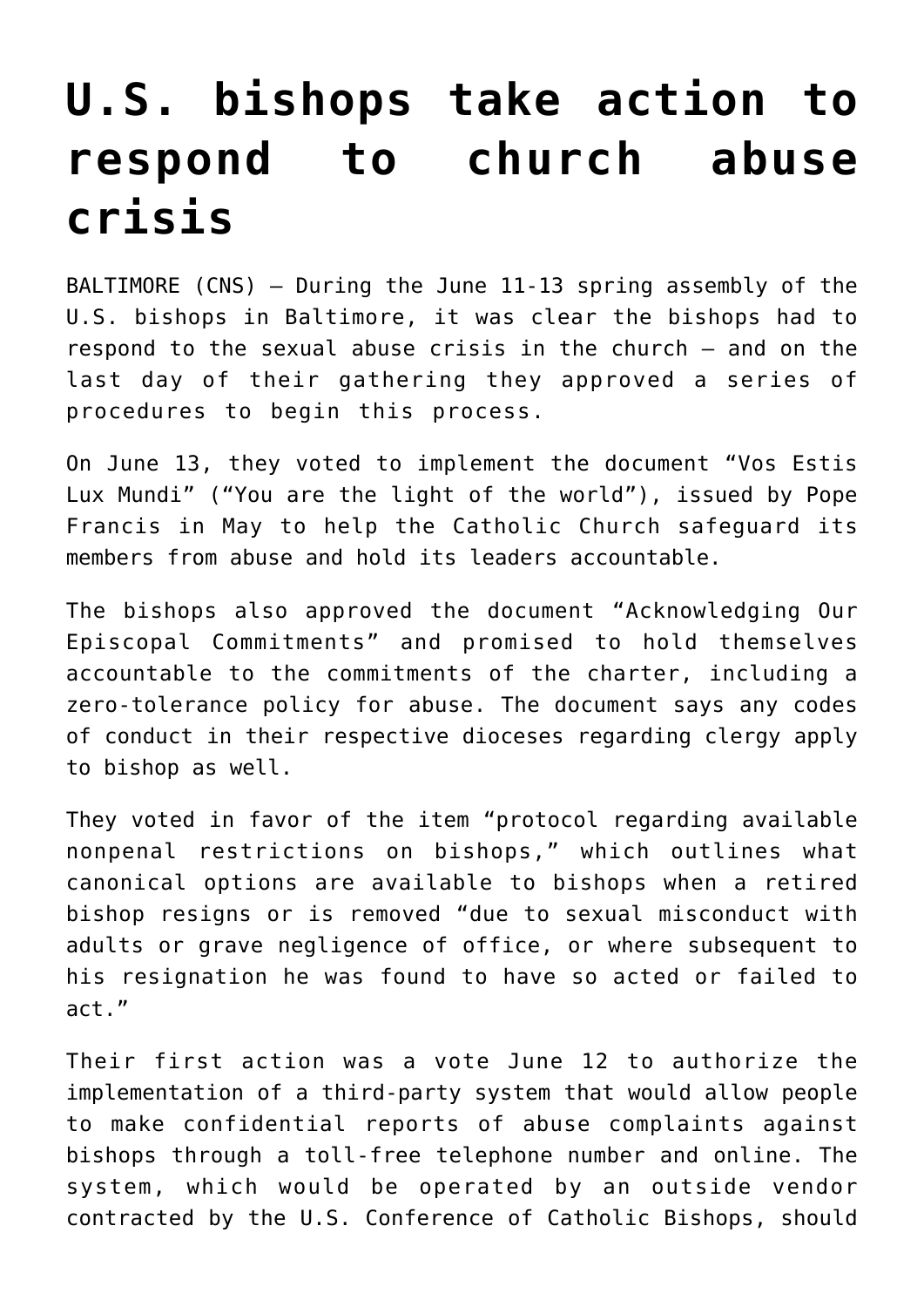be in place no later than May 31, 2020.

During the first day of the assembly, several speakers discussed the challenge ahead and the need for the bishops to be both transparent and reliant upon lay leadership. The bishops also examined their plans to vote on procedures and policies in response to the abuse crisis, including some they had put aside during their fall general assembly in November at the Vatican's request.

The bishops' postponement of voting on these procedures was addressed from the meeting's onset June 11 in a message from Archbishop Christophe Pierre, the Vatican's nuncio to the United States.

He noted that there were "some expressions of 'dissent'" by some U.S. bishops at the previous assembly about postponing votes on items related to the reemergent clergy sexual abuse crisis, but he also stressed that "unity prevails over conflict."

"Working together provides us with the opportunity to speak and to listen," said the message from Archbishop Pierre, read by Msgr. Walter Erbi, charge d'affaires at the Vatican's nunciature in Washington. Archbishop Pierre was at the Vatican for a nuncio meeting.

Archbishop Pierre's message said that despite the desire among U.S. bishops in November to act quickly to address new crises on clergy sex abuse, the postponement of the votes on the issue allowed the U.S. church to participate more fully at the Vatican's February summit on the protection of minors.

"One of the reasons the Holy Father asked for a delay was that the whole church needed to walk together, to work in a synodal way," Archbishop Pierre said, "with the guidance of the Holy Spirit to make the path forward clearer."

Moving forward was certainly a theme of the assembly, echoed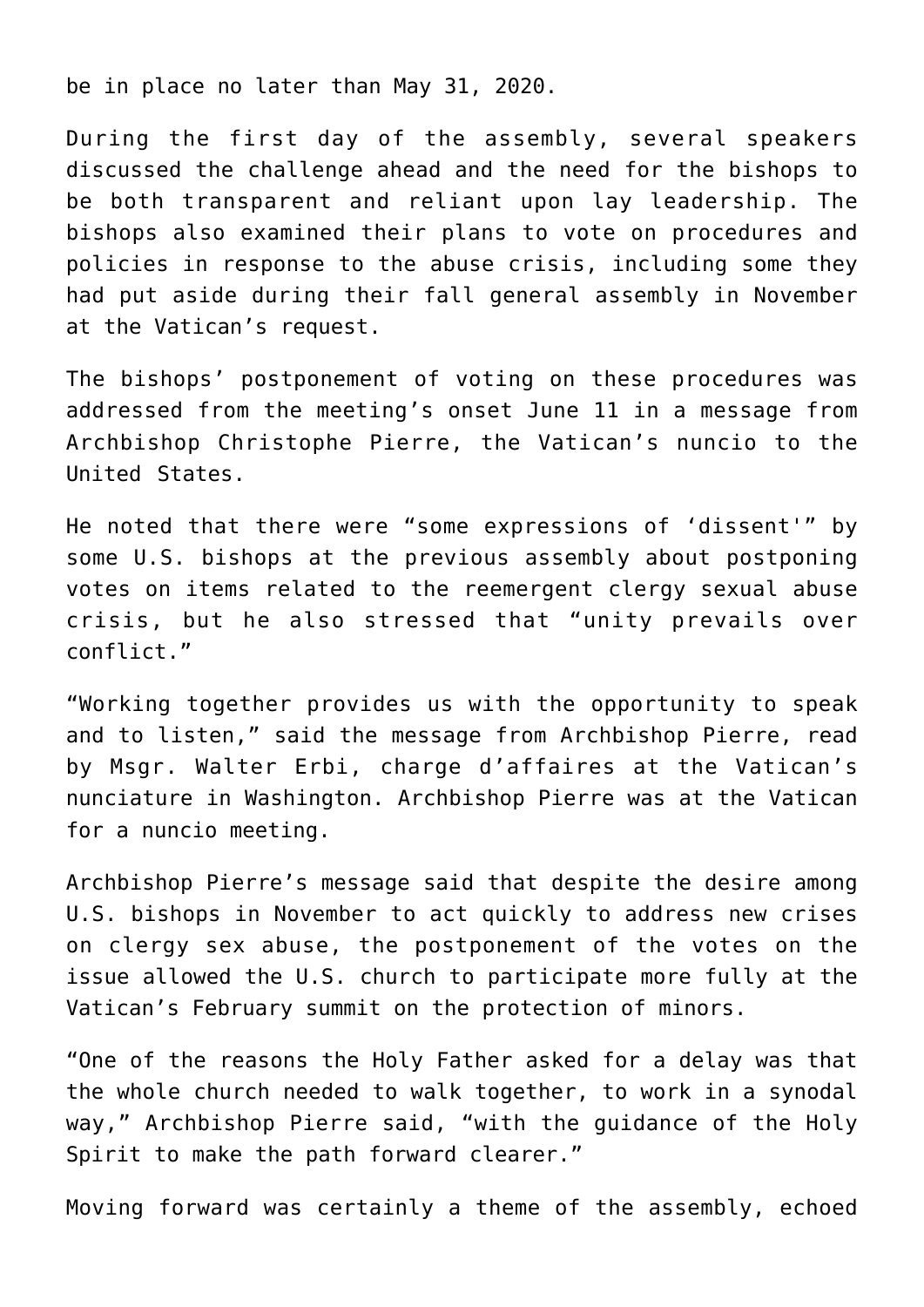by National Review Board chairman Francesco Cesareo June 11, who called for a greater role for laity in investigating allegations of abuse or reaction to reports of abuse against bishops.

Cesareo also said National Review Board members recommend a thorough review of the "Charter for the Protection of Children and Young People" and a revision in the audit process regarding diocesan implementation of the charter, which governs the church's response to clergy abuse allegations.

"A strengthened audit would provide a means for improving your dioceses' existing methods to protect and heal," Cesareo said. "Virtually all your dioceses, including those where problems came to light under the microscope of the media and attorney generals, have easily passed the audit for years, since the bar currently is so low. Now is the time to raise the bar on compliance to ensure the mistakes of the past are not repeated."

Cesareo also recommended that the charter "should be revised immediately to explicitly include bishops and demand for greater accountability."

"You have a great opportunity," he said, "to lead by example and help show dioceses and episcopal conferences around the world not only how important it is for lay involvement to ensure greater accountability and transparency, but also how laity and the episcopacy can be co-responsible for the church's well-being."

Both the National Review Board and the National Advisory Council pressed the bishops to encourage Vatican officials to release documents regarding the investigation of misconduct by Theodore E. McCarrick, the former cardinal who was laicized earlier this year. The allegations against him were made public nearly a year ago on June 20, 2018.

The bishops also discussed the upcoming election, the crisis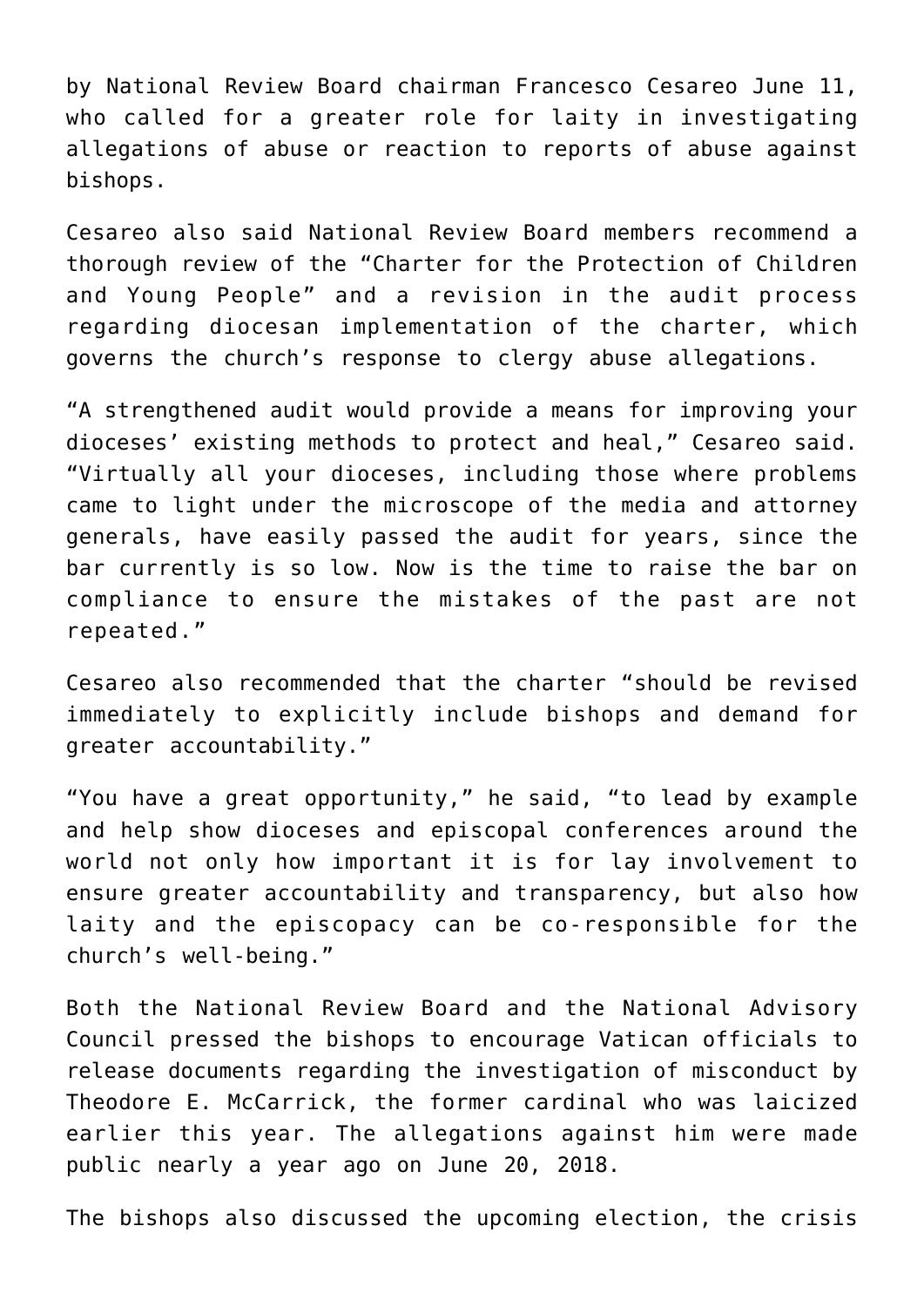at the border and the issue of young adults leaving the church.

They were urged to do more to support the suffering of immigrant families, to be with them spiritually as pastors and to voice support for legal measures to help them.

"It's so important that our works match our words on this issue," said Bishop Jaime Soto of Sacramento, California, June 11 after a presentation by the working group on immigration issues for the USCCB.

Two bishop members of the group, Archbishop Jose H. Gomez of Los Angeles and Bishop Joe S. Vasquez of Austin, Texas, gave an update of what the U.S. church is doing at the national level and in certain regions of the country on immigration issues.

Bishop Vasquez urged the group to "redouble efforts to offer spiritual support and access to legal and social services to affected families," saying it is "vital that they feel supported by the church during this time of uncertainty."

Auxiliary Bishop Robert E. Barron of Los Angeles, chairman of the bishops' Committee on Evangelization and Catechesis, spoke about an upcoming presentation at the fall meeting on how to respond to the growing number of young people leaving the church.

He said getting the religiously unaffiliated, or "nones," particularly young people, back to the Catholic Church, should be a top priority for the church, noting that 50% of Catholics age 30 and younger have left the church.

"Half the kids that we baptized and confirmed in the last 30 years are now ex-Catholics or unaffiliated," he said, and "one out of six millennials in the U.S. is now a former Catholic."

In anticipation of the 2020 presidential election, the U.S.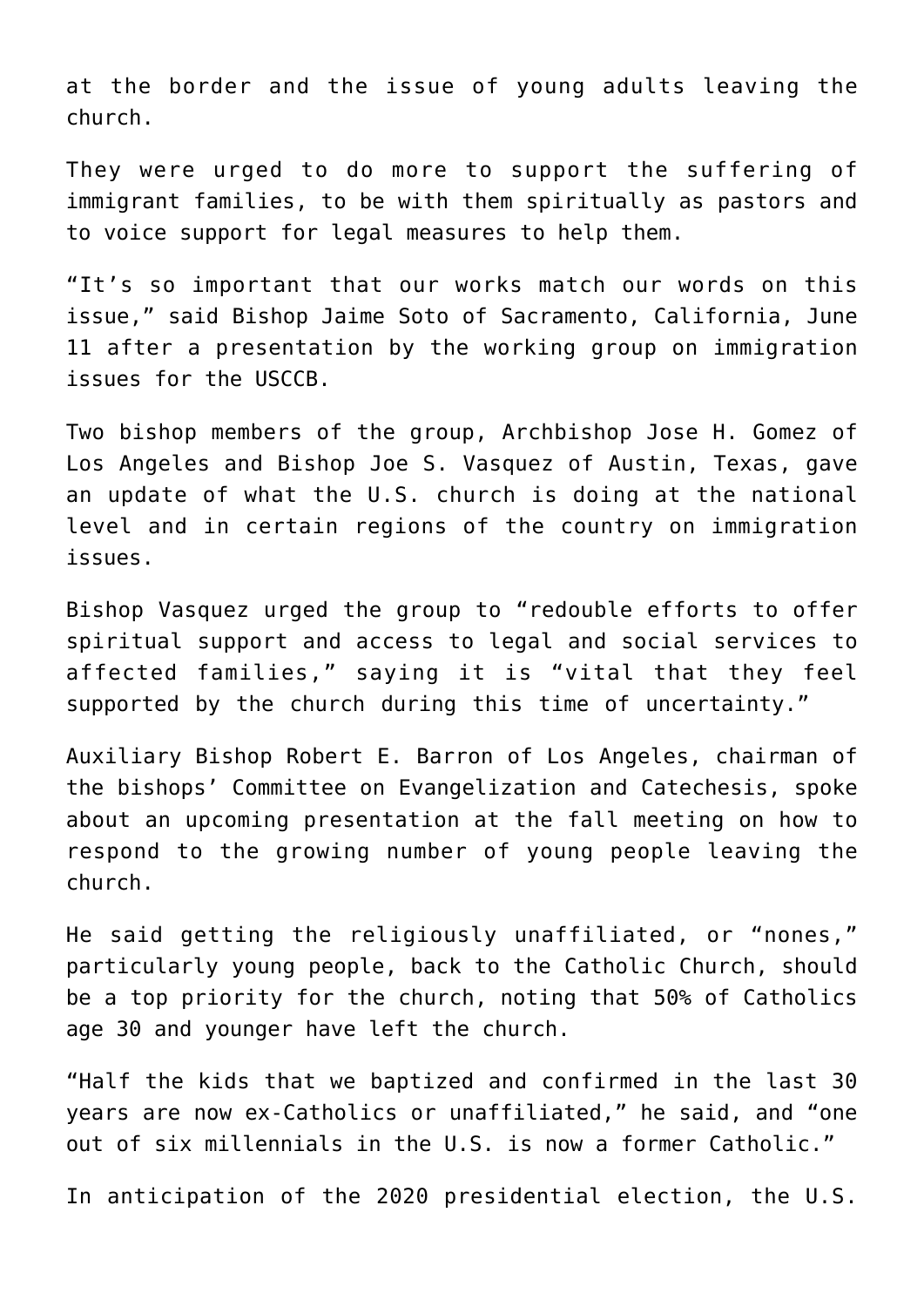bishops' quadrennial document that provides guidance to voters on Catholic social teaching won't change, but it will be supplemented by a brief letter and four 90-second videos that reflect the teaching of Pope Francis, the bishops were told.

A small group of no more than 10 protesters stood in largely silent protest June 11 outside the hotel where the meeting was taking place. One of the group's demands was that the bishops report abuse claims first to law enforcement.

"We don't think the church can police themselves," said Becky Ianni, director of Survivors Network of Those Abused by Priests for the Washington area.

At the bishops' Mass at the end of the first day of the spring assembly, Cardinal Daniel N. DiNardo of Galveston-Houston and president of the USCCB, spoke about the challenges faced by early Christians and urged the bishops to follow the example of Barnabas in the Acts of the Apostles who was respected and trusted.

"Today we honor Barnabas in our desire to do God's will and to do it carefully and with discretion but also with what the Holy Father calls boldness — apostolic boldness," he said.

On the meeting's final day, the bishops also approved wording to keep treatment of the death penalty in the U.S. Catechism for Adults in line with the revised universal catechism.

During the second day of their meeting, the bishops met by regions and provinces in the morning. In the afternoon, they not only voted on the national hotline, but they also approved by electronic vote:

— Strategic priorities for the 2021-24 USCCB Strategic Plan, in a provisional vote.

— The second edition of the National Directory for the Formation, Ministry and Life of Permanent Deacons in the